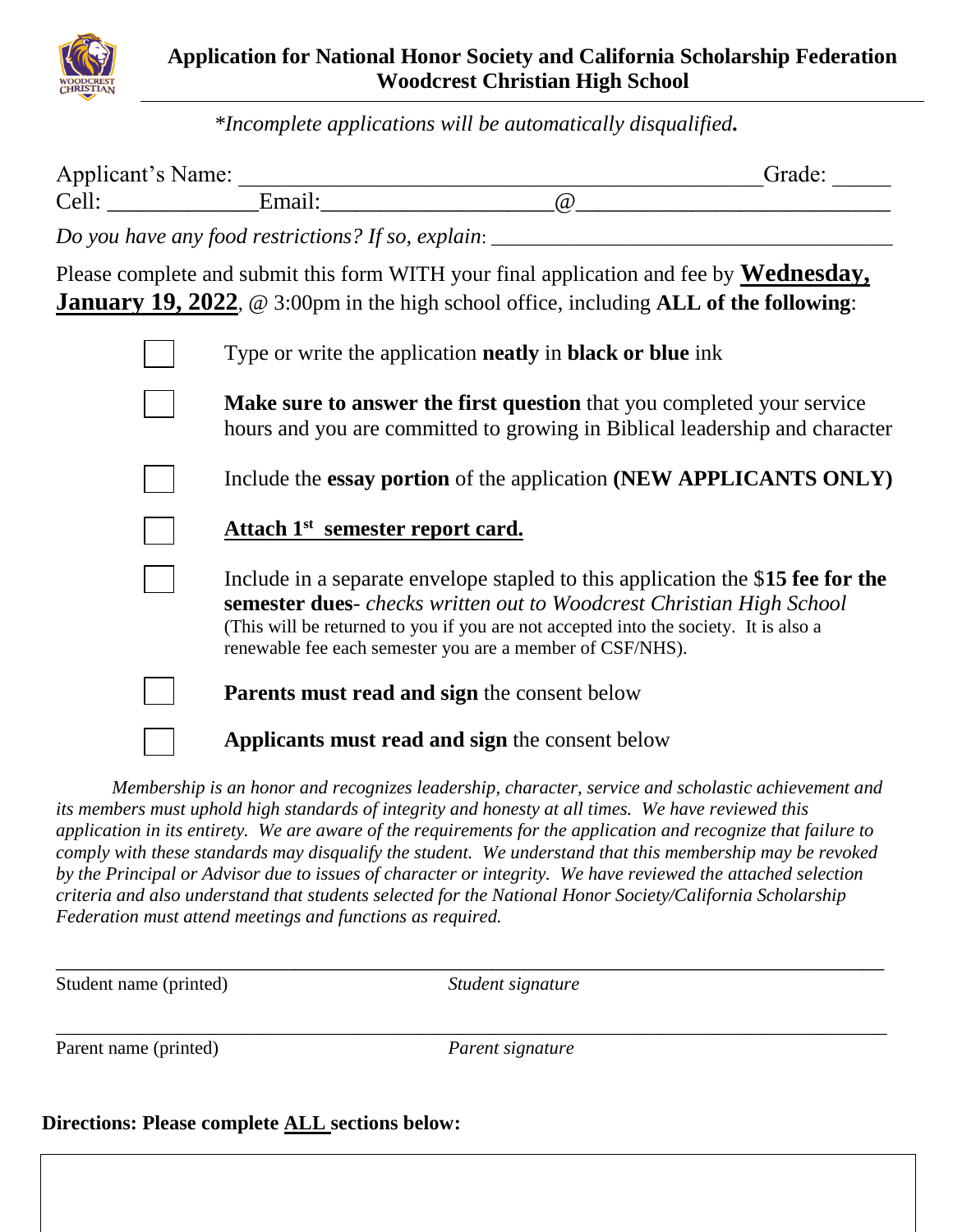

#### **Application for National Honor Society and California Scholarship Federation Woodcrest Christian High School**

- **I. To determine if you qualify for National Honor Society answer these questions:**
	- a. Did you fulfill your requirement for service hours last semester? (circle one): Yes No
	- b. Are you committed to growing in the areas of Biblical leadership & character? (circle one): Yes No

#### **II. To determine if you qualify for California Scholarship Federation membership, follow these guidelines:**

- a. You must earn *a minimum of 10 points* from last semester's grades.
- b. Courses you may use are listed on the attached sheet. They are divided into LISTS I, II, and III.
	- i. The first *4 points* must be from LIST I.
	- ii. The first *7 points* (including the 4 points from LIST I) must be from LISTS I and II.
	- iii. The remaining points may come from any LIST (I, II or III).
- c. You must use *no more than 5 courses* to qualify. **THERE ARE 17 POINTS MAXIMUM.**
- d. *NO* CSF points are given for physical education, courses taken in lieu of physical education, subjects repeated to improve a grade, teacher assistant, and courses taken on a pass/fail basis.
- e. CSF points are granted as follows:
	- i. A grade of an " $A$ " = 3 CSF points.
	- ii. A grade of a " $B$ " = 1 CSF point.
	- iii. 1 additional CSF point shall be granted for a grade of an "A" or "B" in an AP or Honors course, up to a maximum of 2 such points per semester.
	- iv. A grade of a " $C$ " = 0 CSF points.
	- v. A grade of a "D" or "F" in any course, even in one you cannot use to qualify, disqualifies you from membership for this semester.
- f. Semester membership is based on work done in the *previous* semester.
- g. You must **reapply each semester with a fee of \$15** that will be due with the application.
- **III. List the 5 courses you are using to qualify in the proper location below. C**onsult the Lists on the next page.

| List I Course | Grade  <br>Given | Points List II Course | Grade<br>Given | Points List III Course | Grade<br>Given | Points |
|---------------|------------------|-----------------------|----------------|------------------------|----------------|--------|
|               |                  |                       |                |                        |                |        |
|               |                  |                       |                |                        |                |        |
|               |                  |                       |                |                        |                |        |
|               |                  |                       |                |                        |                |        |
|               |                  |                       |                |                        |                |        |

Total Points from List I: Total Points from List I and II: Total Points from List I, II and III: (must be at least 4)  $\qquad (must \text{ be at least 7})$   $\qquad \qquad (must \text{ be at least 10})$ 

#### **You must staple a copy of your report card from the Fall 2021 semester to this application.**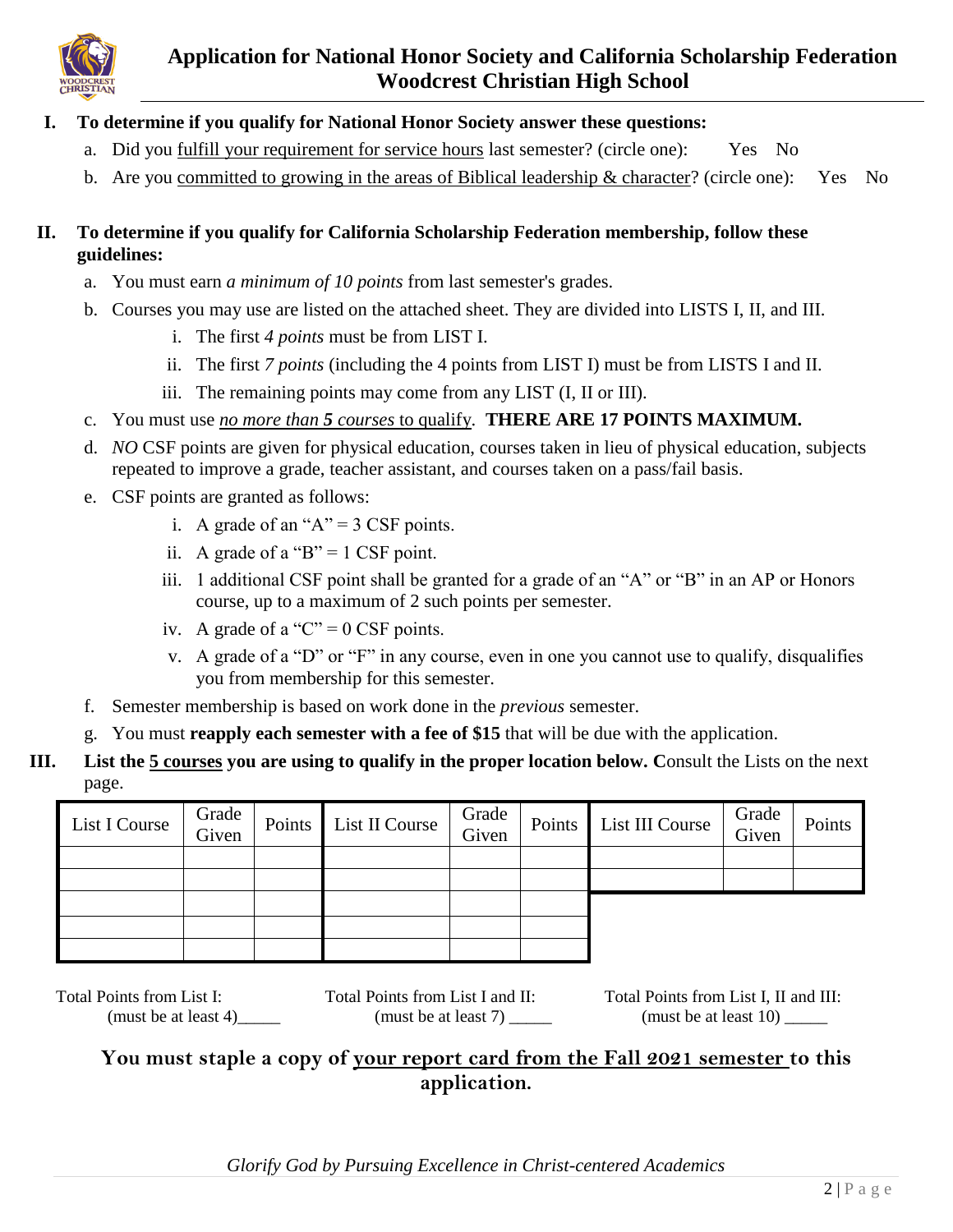

# **Class Lists for CSF Points Allocation**

| List 1                                     | List 2                                 | List 3                                  |  |
|--------------------------------------------|----------------------------------------|-----------------------------------------|--|
| <b>Advanced Composition (English IV)</b>   | <b>AP Computer Science Principles</b>  | <b>Advanced Choir</b>                   |  |
| Algebra I                                  | <b>Biblical History and Cultures</b>   | Art I                                   |  |
| Algebra II                                 | <b>Environmental Science</b>           | Art II                                  |  |
| American Government                        | Honors Judeo-Christian Philosophy      | Art III                                 |  |
| <b>AP American Government</b>              | Judeo-Christian Philosophy             | Art IV                                  |  |
| <b>AP Calculus AB</b>                      | <b>Literature Methods and Analysis</b> | <b>Biblical Faith in modern Culture</b> |  |
| <b>AP Calculus BC</b>                      |                                        | Ceramics                                |  |
| AP Language and Comp.                      |                                        | <b>Christian Living</b>                 |  |
| AP Literature and Comp.                    |                                        | Drama II                                |  |
| <b>AP Physics</b>                          |                                        | <b>Graphic Arts</b>                     |  |
| <b>AP Statistics</b>                       |                                        | H.S. Band                               |  |
| AP United States History                   |                                        | H.S. Choir                              |  |
| <b>Biology</b>                             |                                        | <b>Honors Wind Ensemble</b>             |  |
| Calculus                                   |                                        | Introduction to Drama                   |  |
| Chemistry                                  |                                        | Symphonic Winds                         |  |
| Economics                                  |                                        | Wind Ensemble                           |  |
| Geometry                                   |                                        | Yearbook                                |  |
| Honors Algebra II                          |                                        |                                         |  |
| Honors Anatomy and Physiology              |                                        |                                         |  |
| <b>Honors Biology</b>                      |                                        |                                         |  |
| Honors Chemistry                           |                                        |                                         |  |
| Honors Trig/Pre-Calculus                   |                                        |                                         |  |
| Intro to American Literature (English III) |                                        |                                         |  |
| Intro to English (English I)               |                                        |                                         |  |
| Intro to World Literature (English II)     |                                        |                                         |  |
| Physics                                    |                                        |                                         |  |
| Spanish I, II, III and IV                  |                                        |                                         |  |
| Trigonometry/Pre-Calculus                  |                                        |                                         |  |
| <b>United States History</b>               |                                        |                                         |  |
| World History                              |                                        |                                         |  |